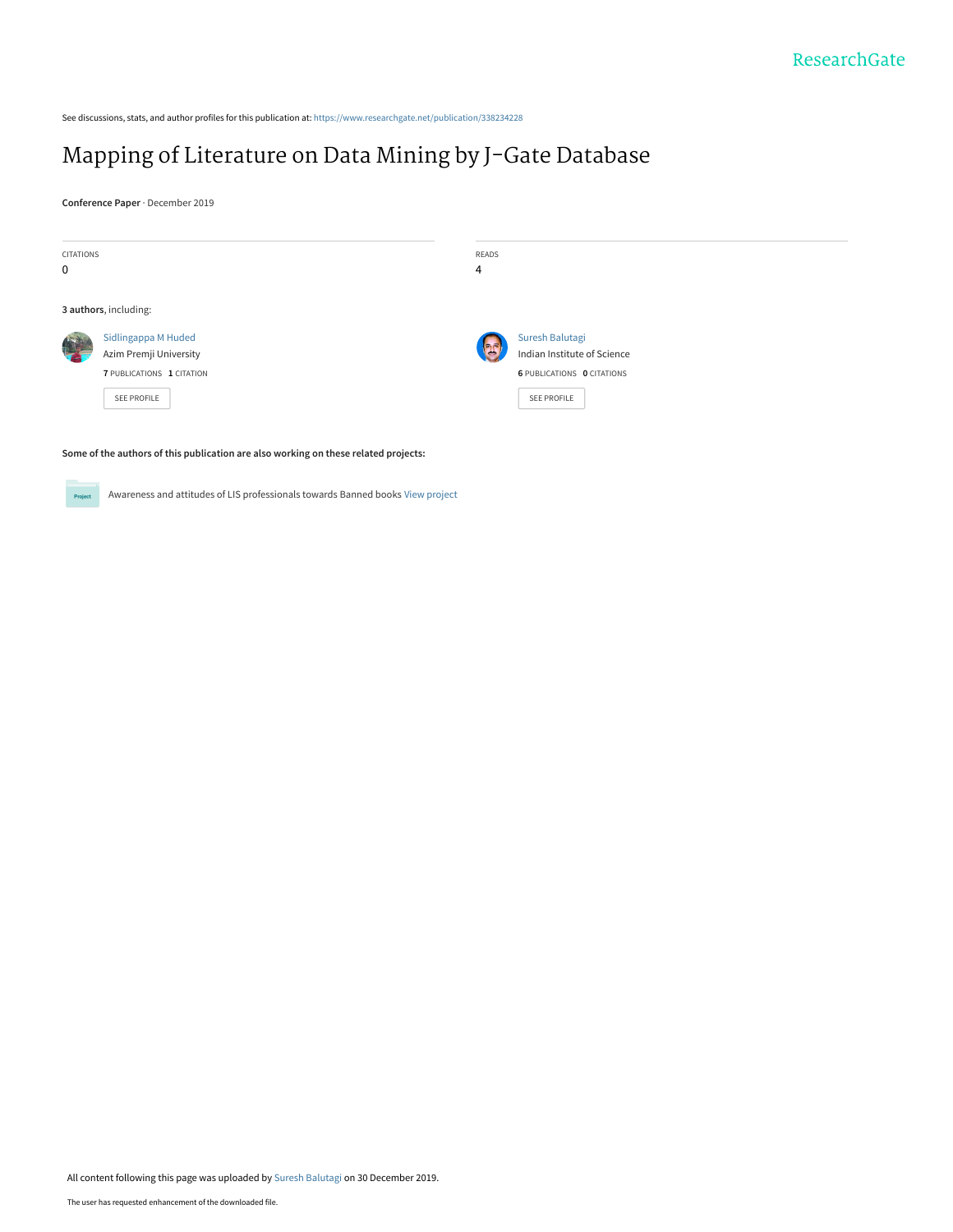# Mapping of Literature on Data Mining by J-Gate Database

**Sidlingappa M Huded\*, Suresh Balutagi\*\*** & **Aditya Ranjan\*\*\***

#### *Abstract*

*The present study discusses the "Data Mining" as reflected in J-gate for the period from 2010–2019. The present paper investigates the research area, productive authors, highly ranked authors, year-wise growth, and geographical distribution of the research output. The result indicates that there was a total of 6107 articles had been published on Data Mining from 2010 to 2019. The result shows that India and the United States of America have contributed the highest articles on Data Mining. This study reveals that the highest number of publications were published in the subject Information Science and Systems, and Jason H Moore from the University of Pennsylvania, USA has the highest number of articles during the selected period, i.e. 2010-2019.*

**Keywords:** *Data mining, Bibliometric study, J-Gate*

## **1. INTRODUCTION**

The data is an important aspect of human lives; it helps in making decisions whether it may have related to academic, business or any other areas. Data mining is also known generally as data knowledge or data discovery. Data mining is a mixture of traditional and modern data analysis techniques with the modern method of data process. Different techniques are used to analyse the data of published literature, librametric, bibliometric, scientometrics, and informetrics are different approaches of analysis in which published literature become subject. Bibliometric as measuring technique used to quantify and understanding the growth of published literature. The bibliometric method used to find authorship, geographical distribution, subject, year-wise growth, citations, publications, and their rankings.

*\* siddumh20@gmail.com Azim Premji University Bengaluru \*\* bbsuresh@iisc.ac.in Indian Institute of Science Bengaluru \*\*\* adityakarn118@gmail.com Azim Premji University Bengaluru*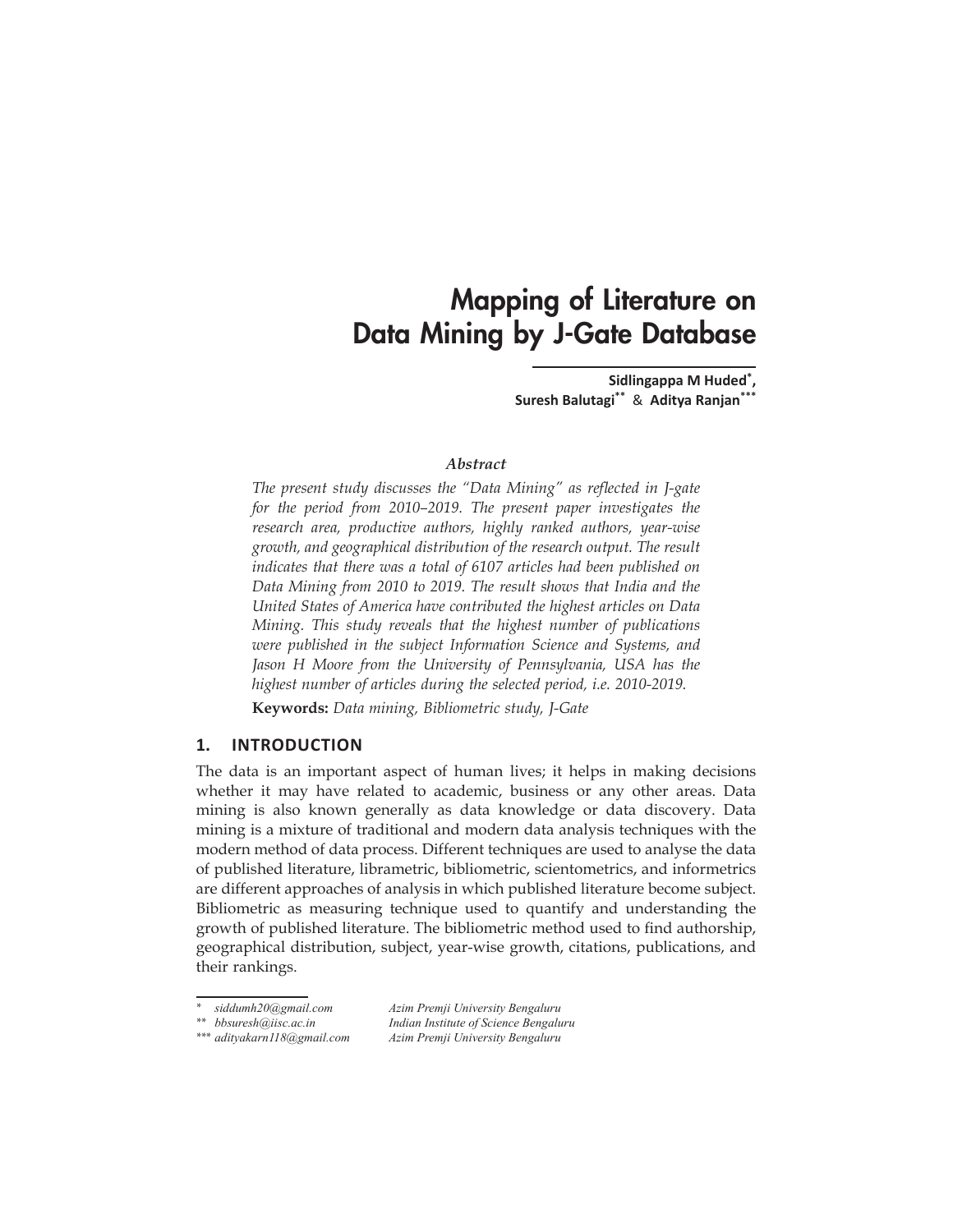## **2. DATA MINING**

Encyclopedia of Britannica defines "Data mining, also called knowledge discovery in databases, in computer science, the process of discovering interesting and useful patterns and relationships in large volumes of data. The field combines tools from statistics and artificial intelligence (such as neural networks and machine learning) with database management to analyse large digital collections, known as data sets. Data mining is widely used in business (insurance, banking, retail), science research (astronomy, medicine), and government security (detection of criminals and terrorists)." In the 1960s, statisticians used terms like "Data Dredging" to refer to the process of analysing data without a theoretical hypothesis. The term "Data Mining" appeared around 1990 in the database community Senagupta (2017).

The Technology Review published in 2001 by MIT called Data Mining will be one of the most important emerging technology that changing the world.

## **3. ABOUT J-GATE**

J-Gate is an electronic gateway to global e-journal literature. Launched in 2001 by Informatics India Limited, J-Gate provides seamless access to millions of journal articles available online offered by 12,05 Publishers. It presently has a massive database of journal literature, indexed from 54,715 e-journals with links to full text at publisher sites. J-Gate also plans to support online subscription to journals, electronic document delivery, archiving and other related services.

## **4. OBJECTIVES OF THE STUDY**

The following are the objectives of the Study:

- To know the number of full-text research articles on data mining available during 2010-2019.
- To identify the highly productive authors on data mining.
- To determine the geographical distribution of significant articles on data mining from 2010-2019.
- To know the growth of publications during 2010-2019 on data mining.
- To identify the ranking list of most productive journals preferred by researchers to write the articles on data mining
- To study the availability of articles on data mining in the J-Gate database.

## **5. STATEMENT OF THE PROBLEM**

Data Mining is an important application that helps to extract the required data from huge datasets, due to the technology, the application of data mining has been extended to almost all the fields such as bioinformatics, digital libraries, medicine, business, information industry, etc. Hence, the bibliometric study of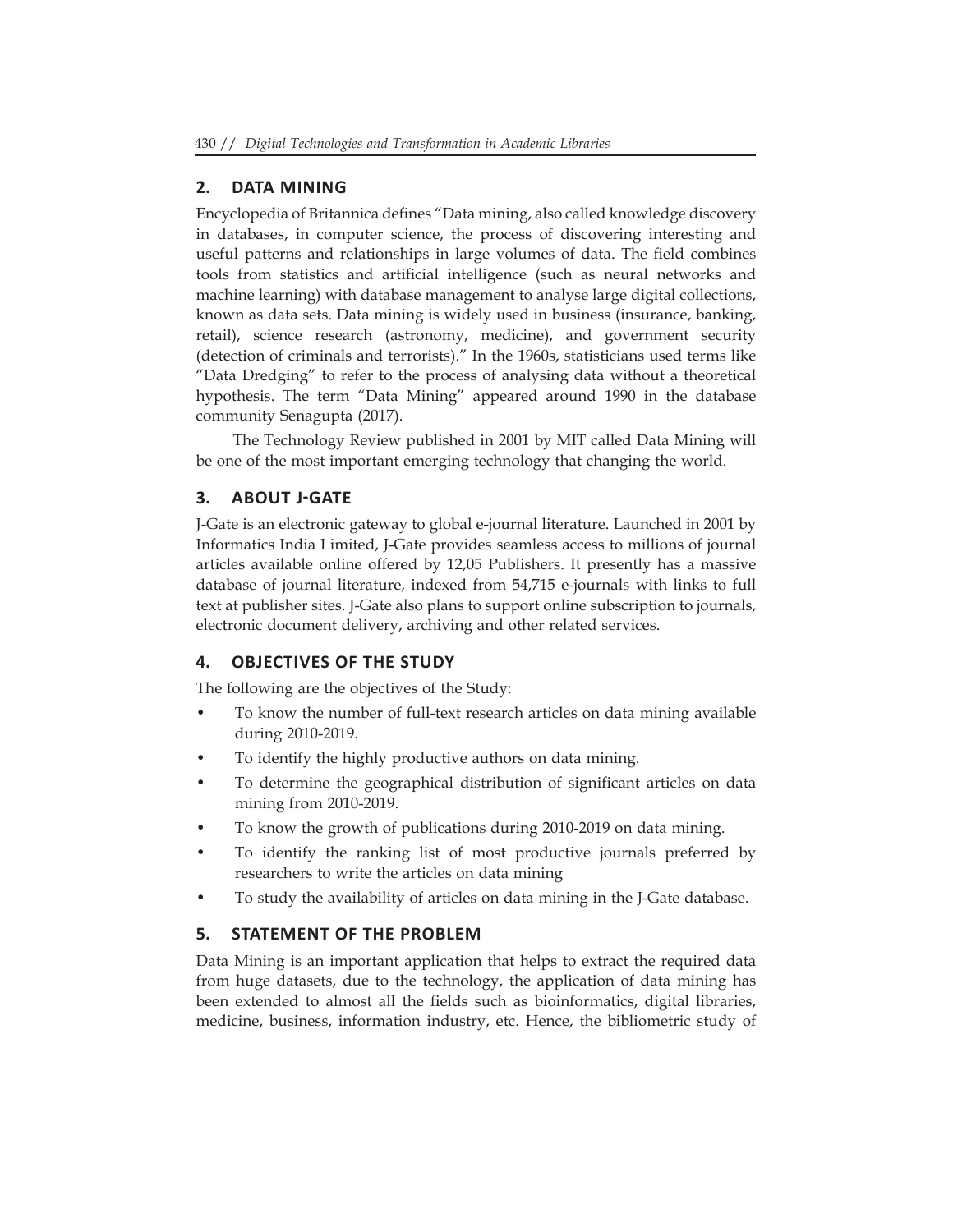Data Mining will help the researchers to know the trends, publishing patterns, source journals, growth, etc. for a better understanding of recent trends in Data Mining, therefore the researchers felt to study the particular area by using J-Gate Database.

#### **5. SCOPE AND LIMITATION**

The present study is limited to search results on data mining in the J-Gate database from 2010-2019. Basic data has been collected, processed and analysed manually.

#### **6. METHODOLOGY**

The present study uses the J-Gate database for retrieving the data for the study. This study uses 10 years' data (2010-2019) for study in the field of data mining. The J-Gate was accessed on 25**th** September 2019 for the collection of data on data mining. The statistical data acquired from the database was put to excel worksheet to analysis and understand the objectives set for the study. The data were interpreted and analysed to get the precise picture of the research area, productive authors, highly ranked authors, year-wise growth, and geographical distribution of the research output. The data has been calculated and represented in tables. Quantitative and inferential methods have been used to analyse the data.

#### **7. REVIEW OF LITERATURE**

Wu et al. (2009) have discussed data mining for a traffic flow; the authors have analysed 3870 papers published in Science Citation Index SCI) from 1976-2005. They have evaluated the contribution of authors, annual production, document type, language distribution of publications, page count, number of REFERENCES, the geographical distribution of research output, and keywords. The authors found that the USA is the top producing country with 1359 publications of the total output; there were eight keywords with frequency over 100 times; the highest frequency keyword was traffic flow with 378 (12.52%).

Yang et al. (2014) have analysed the articles on data mining using "Data Mining or Knowledge Discovery" keywords from Science Citation Index, Social Sciences Citation Index and Arts & Humanities Citation Index during 1983-2013. The authors have analysed 16689 articles and discussed the distributions, topranking authors, affiliations of the top-ranked authors, and year wise growth of the literature during 1983-2013.

Le and Zeng (2017) have analysed current research hotspot and trends in data mining. The authors have extracted the data from the Web of Science (WoS) from 1993 to 2016 and covered 11071 articles from 131 countries. The researchers found that the USA topped the list followed by China and Taiwan.

Xiao et al. (2019) have discussed the future directions of data mining in nursing, researchers have extracted the data for 407 papers from English and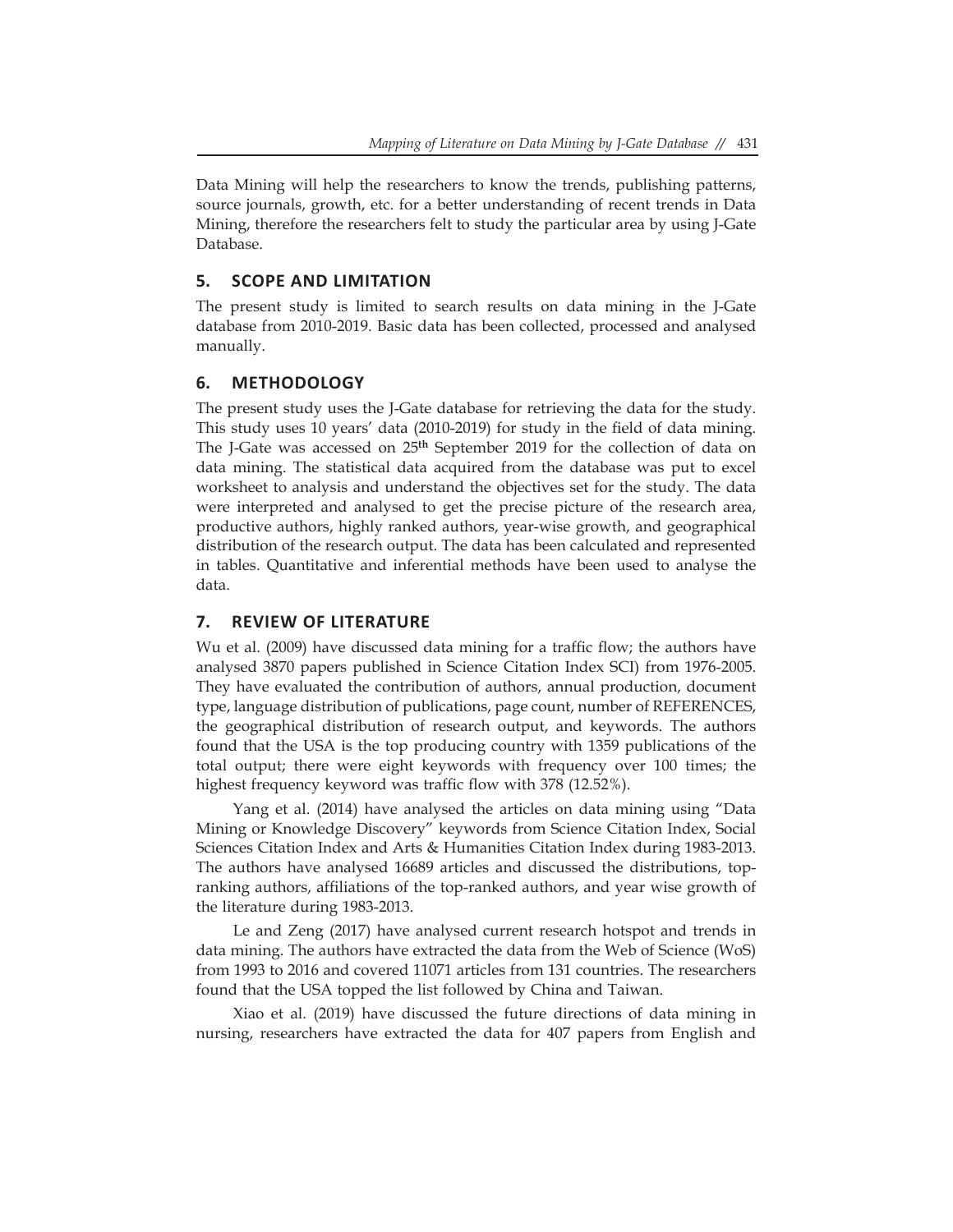Chinese databases from 1990 to 2017 with data mining and nursing-related keywords. This study investigates the comparative study of trends of data mining in nursing from English and Chinese databases.

## **8. DATA ANALYSIS**

## **8.1. Research Area**

Table 1 presents the area of research where most articles on data mining have been published. This table indicates that the maximum number of contributions were in the area of Information Science and Systems, i.e. 1650 followed by Computer Science (Hardware & Networks) 1502, Electrical Engineering 625, Civil Engineering 488, Mechanical Engineering 443, Electronics 379, Communication Networks & Technology 364 Artificial Intelligence 259, and Neural Networks 255.

| Distribution of research area          | No. of articles | Rank           |
|----------------------------------------|-----------------|----------------|
| Information Science and Systems        | 1650            | 1              |
| Computer Science (Hardware & Networks) | 1502            | 2              |
| Software Engineering                   | 849             | 3              |
| <b>Electrical Engineering</b>          | 625             | $\overline{4}$ |
| Civil Engineering                      | 488             | 5              |
| Mechanical Engineering                 | 443             | 6              |
| Electronics                            | 379             | 7              |
| Communication Networks & Technology    | 364             | 8              |
| Artificial Intelligence                | 259             | 9              |
| Neural Networks                        | 255             | 10             |

**Table 1:** Analysis of Data Mining Articles by Top -10 Research Area

### **8.2 Productive Authors**

Among the distribution of authors, the most productive author is Jason H Moore from the University of Pennsylvania who topped the list with 12 publications during the period, followed by Kaori Kadoyama, Saurabh Pal, Toshiyuki Sakaeda, and Yasushi Okuno who have contributed 10 articles each during 2010- 2019. Toshio Kobayashi has 9 publications, followed by A Govardhan, D Aruna Kumari, Kanwal Garg and R R Shelke who have penned 8 articles each in this period. Kyoto University, Japan has 30 publications to its credit and three authors from the University are in the top five authors.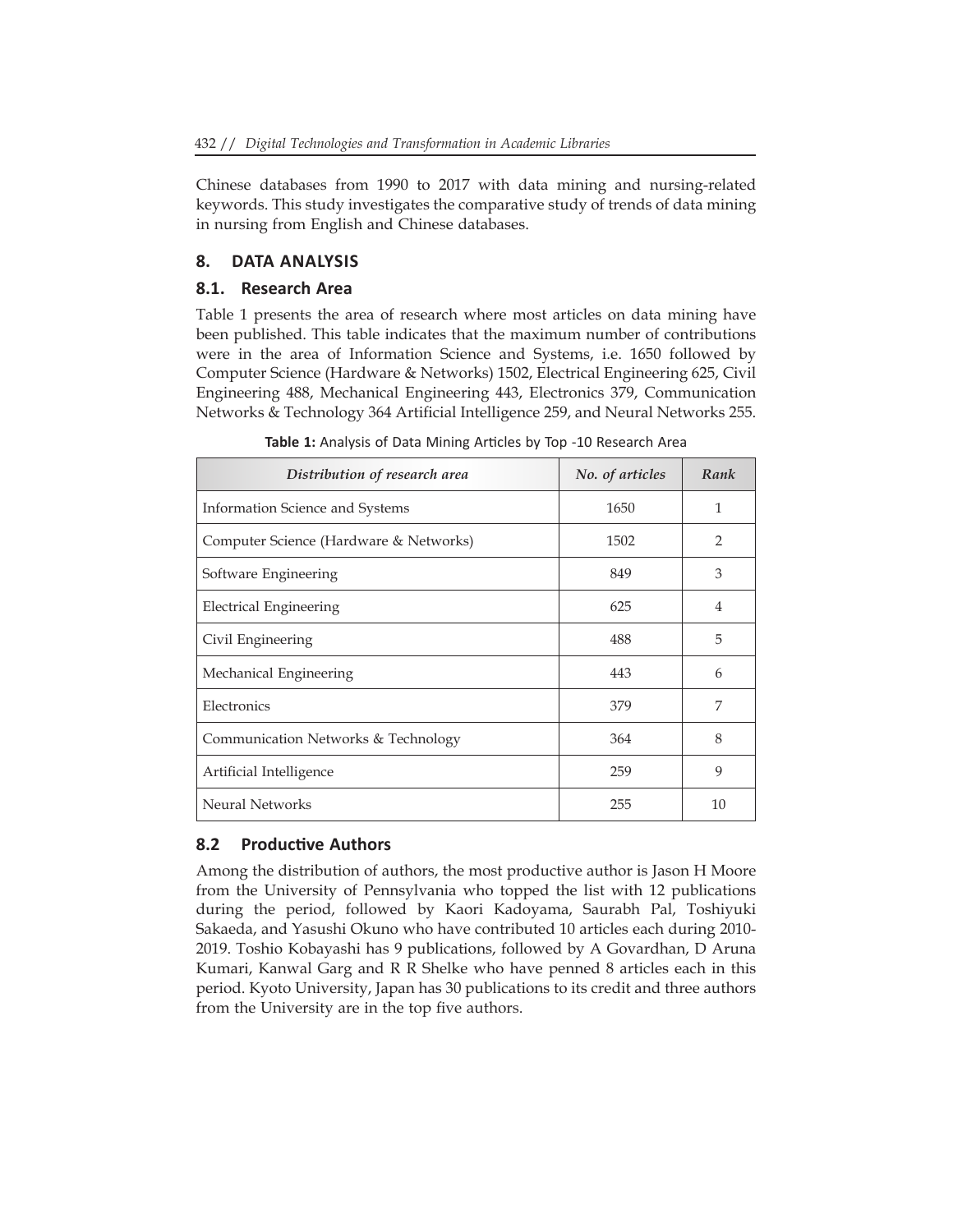| Name of the<br>author                                            | Affiliation of the author           | No. of<br>publications | Rank           |
|------------------------------------------------------------------|-------------------------------------|------------------------|----------------|
| Jason H Moore                                                    | University of Pennsylvania, USA     | 12                     | 1              |
| Kaori Kadoyama                                                   | Kyoto University, Japan             | 10                     | $\overline{2}$ |
| Saurabh Pal                                                      | VBS Purvanchal University, India    | 10                     | $\overline{2}$ |
| Toshiyuki Sakaeda                                                | Kyoto University, Japan             | 10                     | 2              |
| Yasushi Okuno                                                    | Kyoto University, Japan             | 10                     | $\mathcal{P}$  |
| Toshio Kobayashi                                                 | Miyagi University, Japan            | 9                      | 3              |
| A Govardhan                                                      | JNTUH College of Engineering, India | 8                      | $\overline{4}$ |
| D Aruna Kumari                                                   | K L University, India               | 8                      | $\overline{4}$ |
| Kanwal Garg                                                      | Kurukshetra University, India       | 8                      | $\overline{4}$ |
| Dr. Panjabrao Deshmukh Krishi<br>R R Shelke<br>Vidyapeeth, India |                                     | 8                      | $\overline{4}$ |

**Table 2:** Distribution of Top Authors Written on Data Mining

#### **8.3 Highest Ranked Journals**

Table 3 presents the top 10 most productive journals which have published the highest number of research articles on data mining. Out of the 6107 articles, the first 10 highest ranked journals have published 1061 articles which share 17.37% of the total output during 2010-2019. Among the top 10 journals, *International Journal for Scientific Research and Development* has published the highest articles i.e. 209, followed by, *International Journal of Advanced Research in Computer and Communication Engineering* 165, *International Journal of Advanced Research in Computer Science* 165, *International Journal of Advanced Research in Computer Science* 139, *International Journal of Computer Science and Information Technologies* 138, *International Journal of Computer Science and Mobile Computing* 88, *Procedia Computer Science* published by Elsevier 88, *International Journal of Innovative Research in Computer and Communication Engineering* 68, *Indian Journal of Science and Technology* occupied 7**th** place by publishing 66 articles, *International Journal of Scientific and Engineering Research* 64, *and International Journal of Engineering Research and Applications* 56 during 2010-2019.

| Highest ranked journals                                                                 | No. of<br>articles | Rank |
|-----------------------------------------------------------------------------------------|--------------------|------|
| International Journal for Scientific Research and Development                           | 209                |      |
| International Journal of Advanced Research in Computer and<br>Communication Engineering | 165                |      |
| International Journal of Advanced Research in Computer Science                          | 139                |      |
| International Journal of Computer Science and Information<br>Technologies               | 118                |      |

**Table 3:** Highest-ranked Journals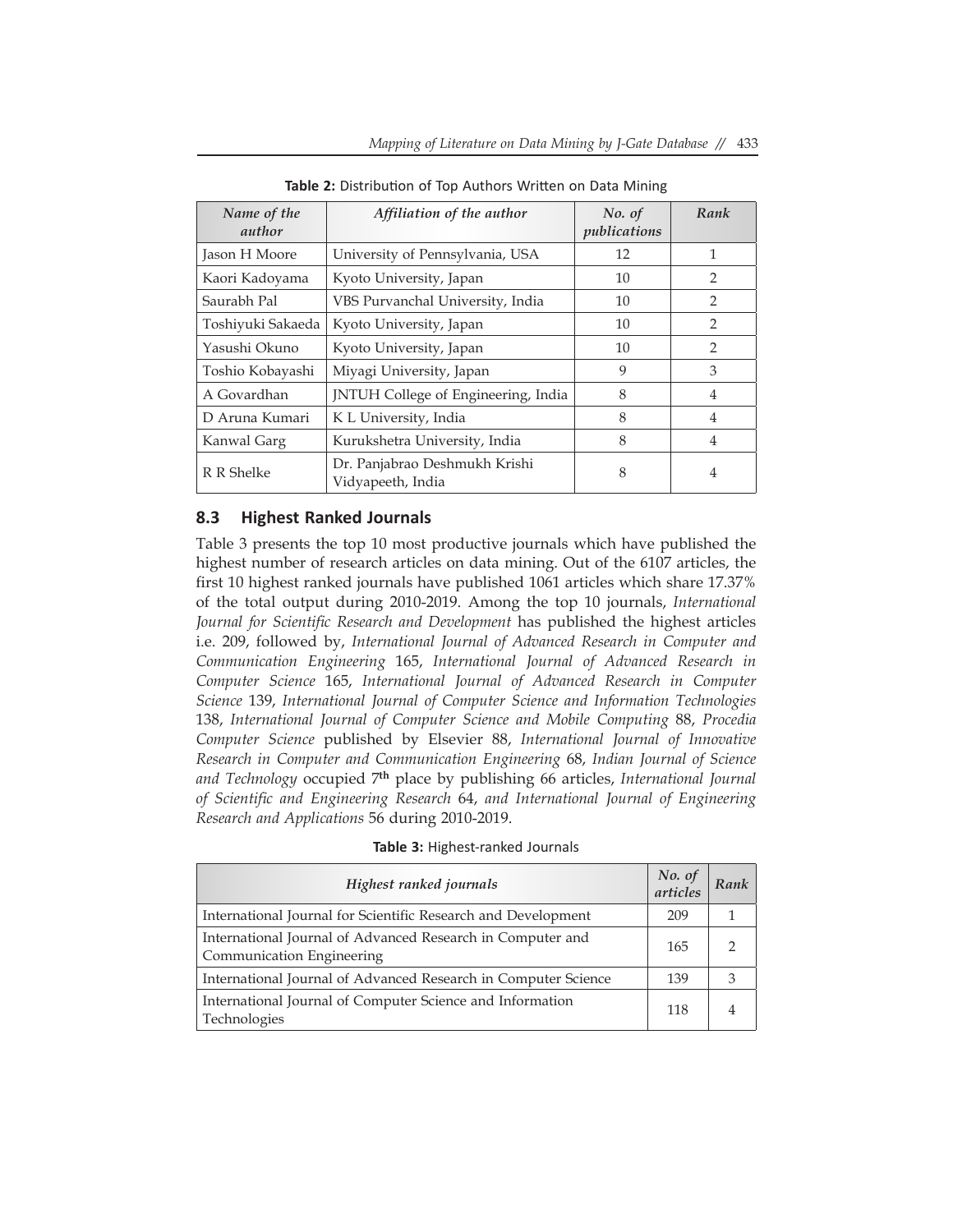|  |  |  | 434 // Digital Technologies and Transformation in Academic Libraries |  |  |
|--|--|--|----------------------------------------------------------------------|--|--|

| Highest ranked journals                                                                   | No. of<br>articles | <b>Rank</b> |
|-------------------------------------------------------------------------------------------|--------------------|-------------|
| International Journal of Computer Science and Mobile Computing                            | 88                 | 5           |
| Procedia Computer Science                                                                 | 88                 | 5           |
| International Journal of Innovative Research in Computer and<br>Communication Engineering | 68                 | h           |
| Indian Journal of Science and Technology                                                  | 66                 |             |
| International Journal of Scientific And Engineering Research                              | 64                 | 8           |
| International Journal of Engineering Research and Applications                            | 56                 | 9           |

#### **8.4 Year-wise Growth**

Table 4 depicts the year wise publications output on data mining for the period of 2010 to 2019. In the year, i.e. 2010, there were only 197 articles published which shares only 3.23% of the total output. The highest number of articles, i.e. 926 were published in the year 2014 which shares 15.16%, followed by, 883 in 2015, 804 in 2016, 724 in 2017, 706 in 2013, 622 in 2018, 552 in 2012, 374 in 2011, and 319 in 2019. However, the year 2019 may get some more articles until December 2019 as the data was taken in September 2019. More specifically, an average of 611 articles means 10% were published during this period.

The research in data mining from 2013 to 2017 has seen drastic growth, these five years alone shares 4043 (66.20%) of the total output. Filippov and Hofheinz (2016) have identified the reason that during these years, Asia has emerged the highest contributor to the world outputs that replaced the European union in publishing academic research on data mining. During 2011-2016, the outputs rose to 32.4% from 31.1% in 2000.

| Year of publication | No. of articles | Percentage |
|---------------------|-----------------|------------|
| 2019                | 319             | 5.22       |
| 2018                | 622             | 10.18      |
| 2017                | 724             | 11.87      |
| 2016                | 804             | 13.17      |
| 2015                | 883             | 14.46      |
| 2014                | 926             | 15.16      |
| 2013                | 706             | 11.56      |
| 2012                | 552             | 9.03       |
| 2011                | 374             | 6.12       |
| 2010                | 197             | 3.23       |
| <b>TOTAL</b>        | 6107            | 100        |

**Table 4:** Year-wise Growth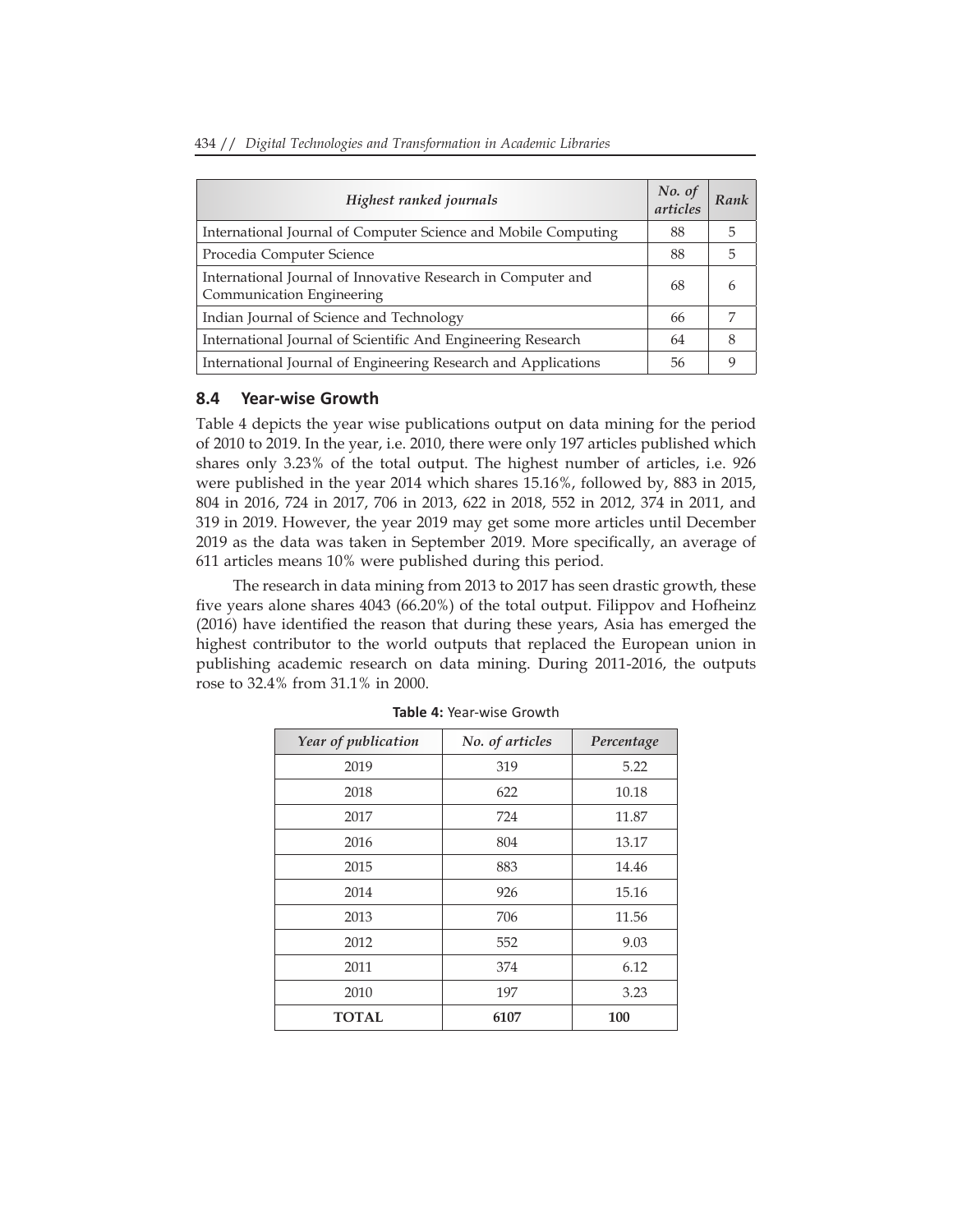## **8.5 Geographical Distribution**

The table-5 depicts the country-wise distribution of the research articles on data mining from 2010-2019, here articles are analysed according to their country of origin. Out of 6107 articles, the 10 countries have contributed 5260 articles which share 86.13% of the total output. The table 5 shows that India is the most productive country with 2709 articles, followed by USA 1152, UK 458, Netherlands 256, Pakistan 153, Iran 138, Switzerland 129, Germany 105, Singapore 89, and Romania 71 during the period.

| Name of the country | No. of articles | Rank           |
|---------------------|-----------------|----------------|
| India               | 2709            | 1              |
| <b>USA</b>          | 1152            | $\overline{2}$ |
| UK                  | 458             | 3              |
| <b>Netherlands</b>  | 256             | 4              |
| Pakistan            | 153             | 5              |
| Iran                | 138             | 6              |
| Switzerland         | 129             | 7              |
| Germany             | 105             | 8              |
| Singapore           | 89              | 9              |
| Romania             | 71              | 10             |

**Table 5:** Country-wise Distribution

#### **9. INDINGS**

The authors analysed the research publications on the Data Mining indexed in the J-Gate database for the period from 2010 to 2019. As per the data available on the J-Gate database, a total of 6107 articles has been published during the period with an average of 611 articles per year and witnessed an exponential growth in publications. *The International Journal for Scientific Research and Development* was the most prolific journal on Data Mining which has 209 articles in its account. Jason H Moore from the University of Pennsylvania, USA, was the most prolific author with the maximum number of publications during the period. India tops the list with 2709 (44%) articles followed by the USA with 1122 respectively, these two countries share 63.22% of the total publications. The highest publications were seen in 2014 with 926 articles (15.16%), and fewer articles were published in 2010 with 197 (3.23%).

#### **10. CONCLUSION**

The main aim of the current study was to examine the trend of 'Data Mining' in J-Gate. In the study, the authors analysed and presented the data of published literature on Data Mining indexed in J-Gate through the bibliometric study by